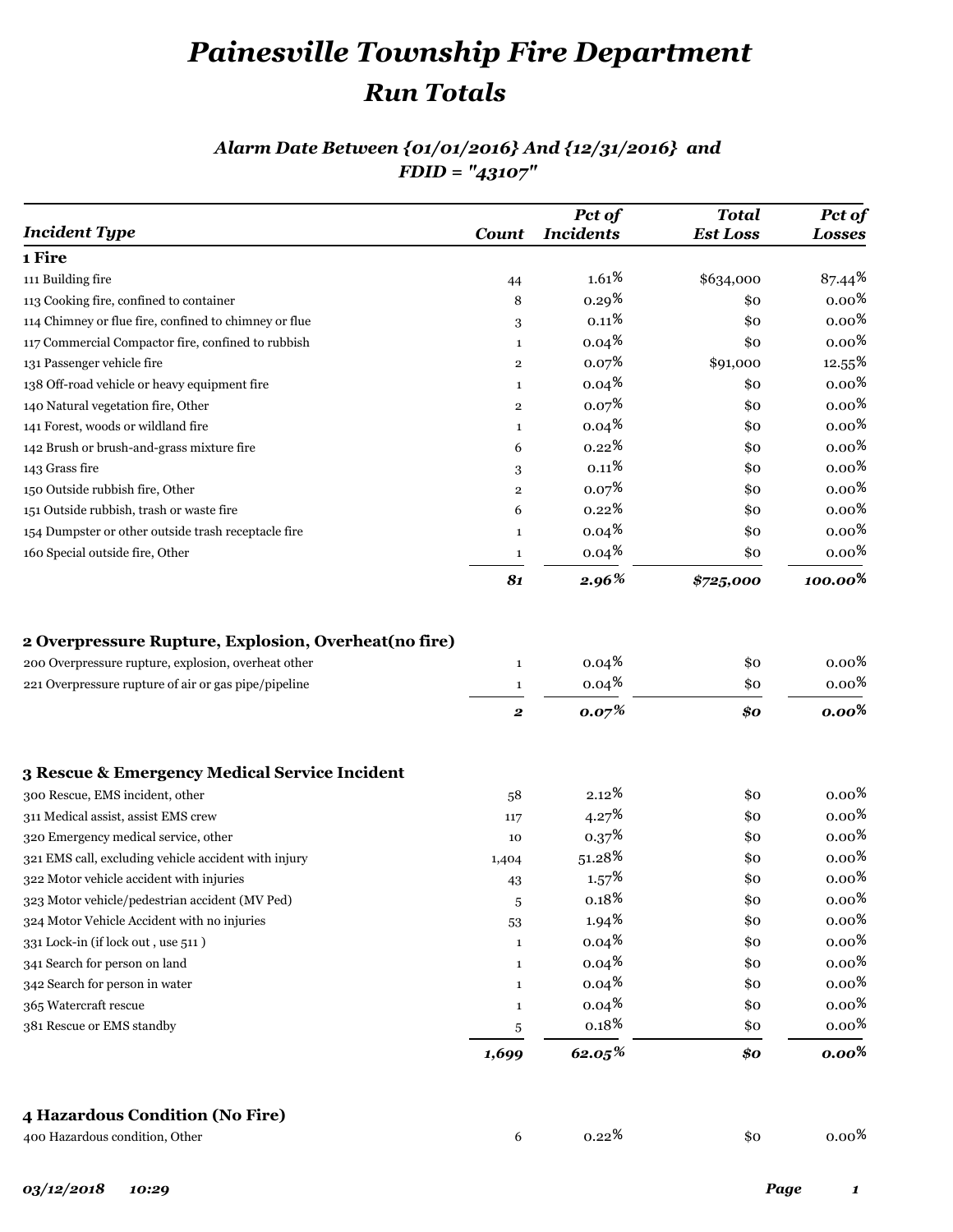# *Painesville Township Fire Department Run Totals*

### *Alarm Date Between {01/01/2016} And {12/31/2016} and FDID = "43107"*

| <b>Incident Type</b>                                 | Count          | Pct of<br><b>Incidents</b> | <b>Total</b><br><b>Est Loss</b> | Pct of<br><b>Losses</b> |
|------------------------------------------------------|----------------|----------------------------|---------------------------------|-------------------------|
| 4 Hazardous Condition (No Fire)                      |                |                            |                                 |                         |
| 411 Gasoline or other flammable liquid spill         | $\overline{4}$ | 0.15 <sup>8</sup>          | \$0                             | $0.00\,{}^8$            |
| 412 Gas leak (natural gas or LPG)                    | 14             | $0.51\,{}^8$               | \$0                             | $0.00\,{}^8$            |
| 413 Oil or other combustible liquid spill            | $\mathbf{1}$   | $0.04\frac{8}{5}$          | \$0                             | $0.00\,{}^8$            |
| 421 Chemical hazard (no spill or leak)               | $\mathbf{1}$   | $0.04\frac{8}{5}$          | \$0                             | $0.00\,{}^8$            |
| 422 Chemical spill or leak                           | $\mathbf 2$    | 0.07 <sup>8</sup>          | \$0                             | $0.00\,{}^8$            |
| 424 Carbon monoxide incident                         | 6              | $0.22\,{}^{8}$             | \$0                             | $0.00\,{}^8$            |
| 440 Electrical wiring/equipment problem, Other       | 3              | $0.11\,{}^8$               | \$0                             | $0.00\,{}^8$            |
| 441 Heat from short circuit (wiring), defective/worn | $\,3$          | $0.11\,{}^{{}^\circ}\!\!$  | \$0                             | $0.00\,$ %              |
| 442 Overheated motor                                 | 3              | $0.11\,{}^{\circ}$         | \$0                             | $0.00\,{}^8$            |
| 443 Breakdown of light ballast                       | $\mathbf{1}$   | 0.04 <sup>8</sup>          | \$0                             | $0.00\,{}^8$            |
| 444 Power line down                                  | 30             | $1.10\,{}^8$               | \$0                             | $0.00\,{}^8$            |
| 445 Arcing, shorted electrical equipment             | 9              | 0.33 <sup>8</sup>          | \$0                             | $0.00\,{}^8$            |
|                                                      | 83             | $3.03\%$                   | \$0                             | $0.00\%$                |
| 5 Service Call                                       |                |                            |                                 |                         |
| 500 Service Call, other                              | 32             | 1.17 <sup>8</sup>          | \$0                             | $0.00\,{}^8$            |
| 510 Person in distress, Other                        | 4              | 0.15 <sup>8</sup>          | \$0                             | $0.00\,$ %              |
| 511 Lock-out                                         | 37             | 1.35 <sup>8</sup>          | \$0                             | $0.00\,{}^8$            |
| 520 Water problem, Other                             | $\mathbf 2$    | $0.07\frac{8}{3}$          | \$0                             | $0.00\,$ %              |
| 522 Water or steam leak                              | 7              | 0.26 <sup>8</sup>          | \$0                             | $0.00\,{}^8$            |
| 531 Smoke or odor removal                            | 9              | 0.33 <sup>8</sup>          | \$0                             | $0.00\,$ %              |
| 541 Animal problem                                   | $\mathbf{1}$   | $0.04\frac{8}{5}$          | \$0                             | $0.00\,{}^8$            |
| 542 Animal rescue                                    | $\mathbf 2$    | 0.07 <sup>8</sup>          | \$0                             | $0.00\,{}^8$            |
| 550 Public service assistance, Other                 | 9              | $0.33*$                    | \$0                             | $0.00\,{}^8$            |
| 551 Assist police or other governmental agency       | 11             | 0.40 <sup>8</sup>          | \$0                             | $0.00\,$ %              |
| 552 Police matter                                    | 47             | $1.72\,{}^8$               | \$0                             | $0.00\,$ %              |
| 553 Public service                                   | 5              | $0.18\,{}^{\circ}$         | \$0                             | $0.00\,$ %              |
| 554 Assist invalid                                   | 181            | 6.61%                      | \$0                             | $0.00\,{}^8$            |
| 561 Unauthorized burning                             | 19             | $0.69*$                    | \$0                             | $0.00\,{}^8$            |
| 571 Cover assignment, standby, moveup                | 1              | $0.04\frac{8}{5}$          | \$0                             | $0.00\,{}^8$            |
|                                                      | 367            | 13.40%                     | \$0                             | $0.00\%$                |
| <b>6 Good Intent Call</b>                            |                |                            |                                 |                         |
| 600 Good intent call, Other                          | 66             | $2.41\%$                   | \$0                             | 0.00 $\frac{8}{3}$      |
| 611 Dispatched & cancelled en route                  | 230            | $8.40*$                    | \$0                             | $0.00\,{}^8$            |
| 621 Wrong location                                   | 4              | 0.15 <sup>8</sup>          | \$0                             | $0.00\,{}^8$            |
| 622 No Incident found on arrival at dispatch address | 21             | 0.77 <sup>8</sup>          | \$0                             | $0.00\%$                |
| 631 Authorized controlled burning                    | 7              | $0.26\,{}^8$               | \$0                             | $0.00\,{}^8$            |
| 632 Prescribed fire                                  | $\mathbf{1}$   | $0.04*$                    | \$0                             | $0.00\,{}^8$            |